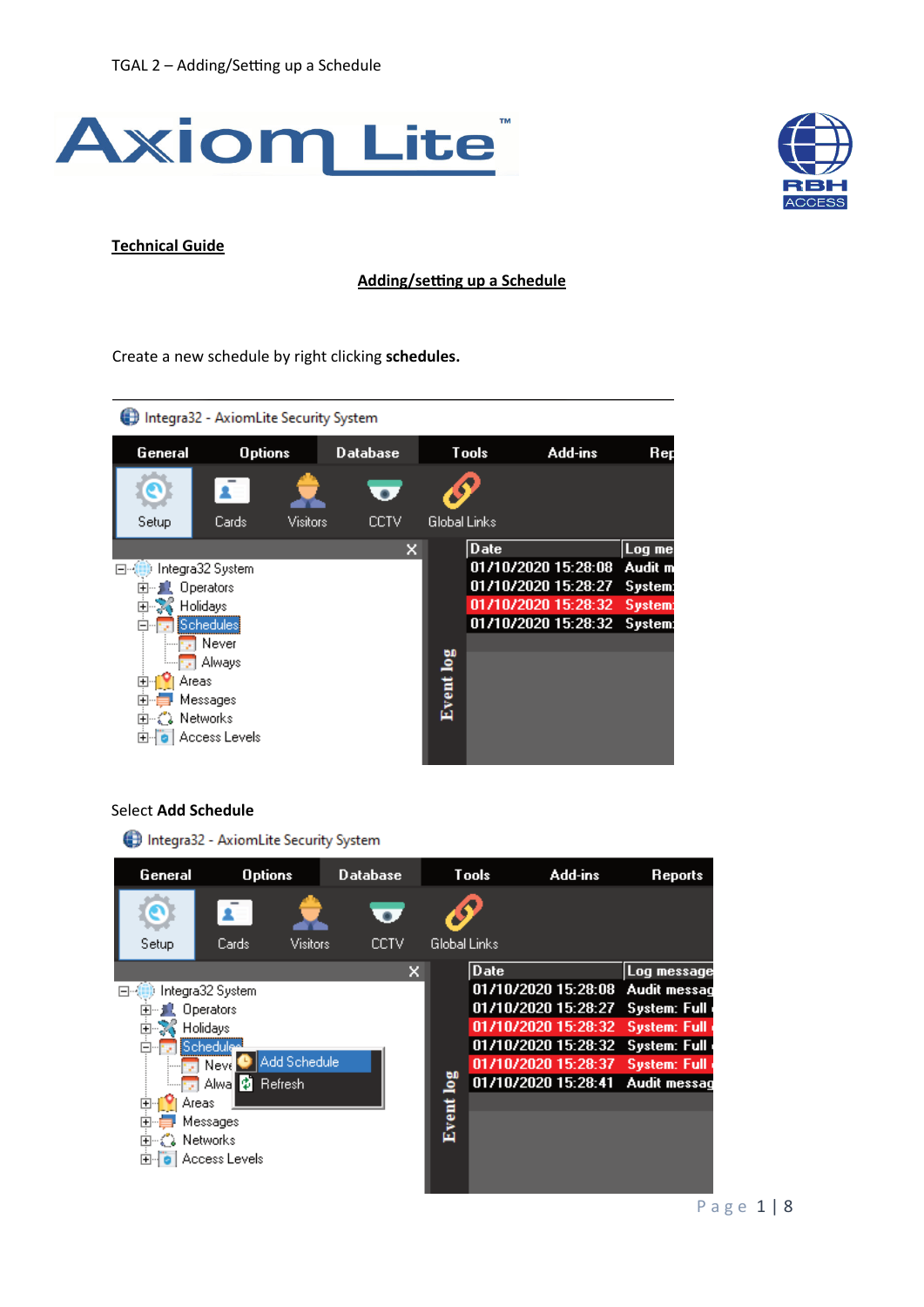Right click **Schedule 2**, then select **Proper�es** to create a schedule. Edit the descrip�on under general to suit (office hours, cleaners etc.)



Integra32 - AxiomLite Security System

A new window will appear, where you can select **Time Zones**.

| chedule Properties |       |      |     |     |     |     |     |     |     | ×              |
|--------------------|-------|------|-----|-----|-----|-----|-----|-----|-----|----------------|
| General Time Zones |       |      |     |     |     |     |     |     |     |                |
|                    | Start | End  | Sun | Mon | Tue | Wed | Thu | Fri | Sat | H <sub>1</sub> |
| Period 1:          | 0000  | 0000 |     |     |     |     |     |     |     |                |
| Period 2:          | 0000  | 0000 |     |     |     |     |     |     |     |                |
| Period 3:          | 0000  | 0000 |     |     |     |     |     |     |     |                |
| Period 4:          | 0000  | 0000 |     |     |     |     |     |     |     |                |
| Period 5:          | 0000  | 0000 |     |     |     |     |     |     |     |                |
| Period 6:          | 0000  | 0000 |     |     |     |     |     |     |     |                |
| Period 7:          | 0000  | 0000 |     |     |     |     |     |     |     |                |
| Period 8:          | 0000  | 0000 |     |     |     |     |     |     |     |                |
|                    |       |      |     |     |     |     | 0k  |     |     | Cancel         |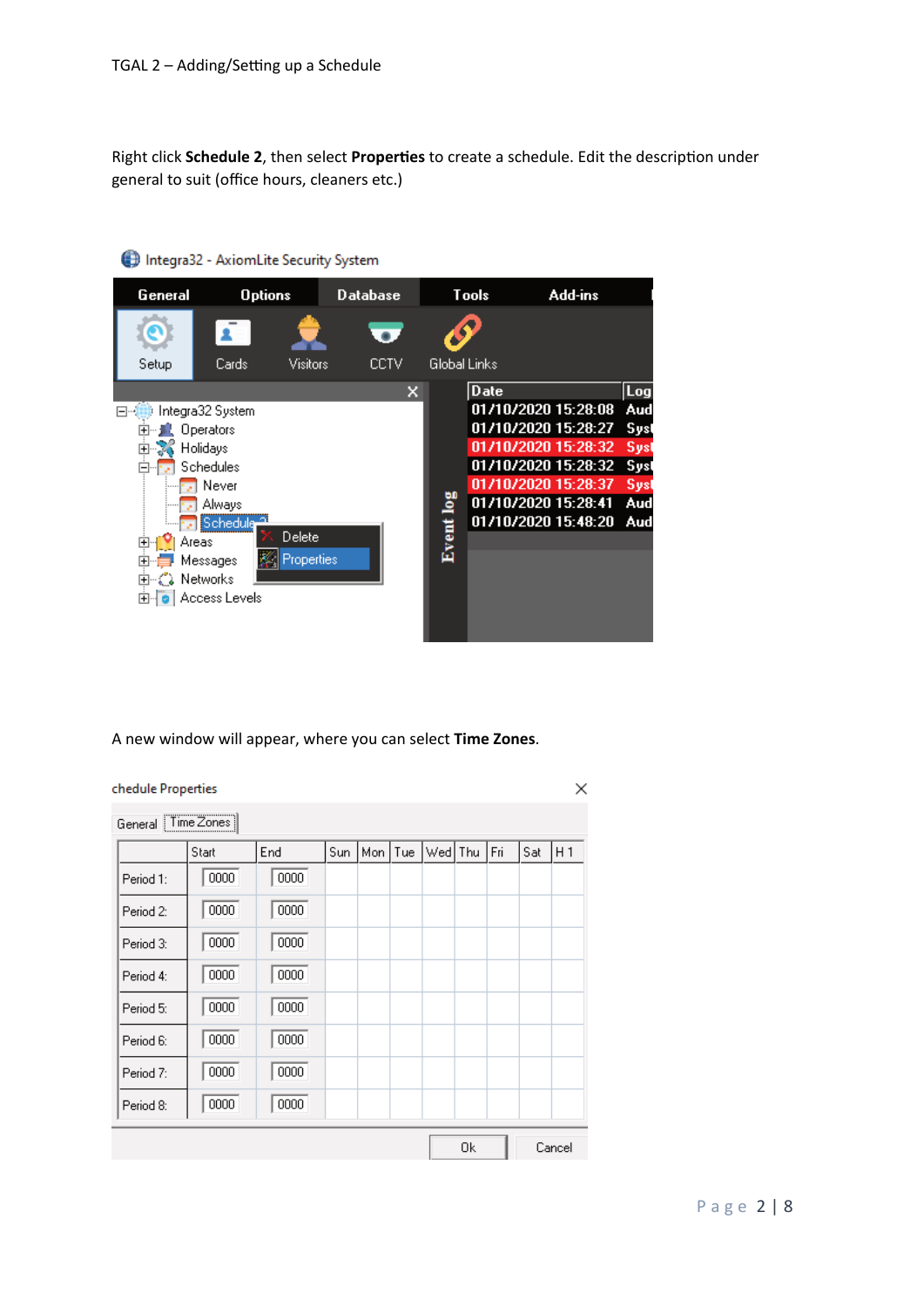# Here is an example of a **Start time** (9:00am) and **End time** (17:00pm) of **Period 1.**

#### Schedule Properties

| General   | Time Zones |      |     |     |     |         |    |     |     |                |
|-----------|------------|------|-----|-----|-----|---------|----|-----|-----|----------------|
|           | Start      | End  | Sun | Mon | Tue | Wed Thu |    | Fri | Sat | H <sub>1</sub> |
| Period 1: | 0900       | 1700 |     |     |     |         |    |     |     |                |
| Period 2: | 0000       | 0000 |     |     |     |         |    |     |     |                |
| Period 3: | 0000       | 0000 |     |     |     |         |    |     |     |                |
| Period 4: | 0000       | 0000 |     |     |     |         |    |     |     |                |
| Period 5: | 0000       | 0000 |     |     |     |         |    |     |     |                |
| Period 6: | 0000       | 0000 |     |     |     |         |    |     |     |                |
| Period 7: | 0000       | 0000 |     |     |     |         |    |     |     |                |
| Period 8: | 0000       | 0000 |     |     |     |         |    |     |     |                |
|           |            |      |     |     |     |         | Οk |     |     | Cancel         |

Next, left click the days in which you want access to.

|           | Start | End  | Sun | Mon   Tue | Wed Thu | Fri | Sat | H 1 |
|-----------|-------|------|-----|-----------|---------|-----|-----|-----|
| Period 1: | 0900  | 1700 |     |           |         |     |     |     |
| Period 2: | 0000  | 0000 |     |           |         |     |     |     |
| Period 3: | 0000  | 0000 |     |           |         |     |     |     |
| Period 4: | 0000  | 0000 |     |           |         |     |     |     |
| Period 5: | 0000  | 0000 |     |           |         |     |     |     |
| Period 6: | 0000  | 0000 |     |           |         |     |     |     |
| Period 7: | 0000  | 0000 |     |           |         |     |     |     |
| Period 8: | 0000  | 0000 |     |           |         |     |     |     |

X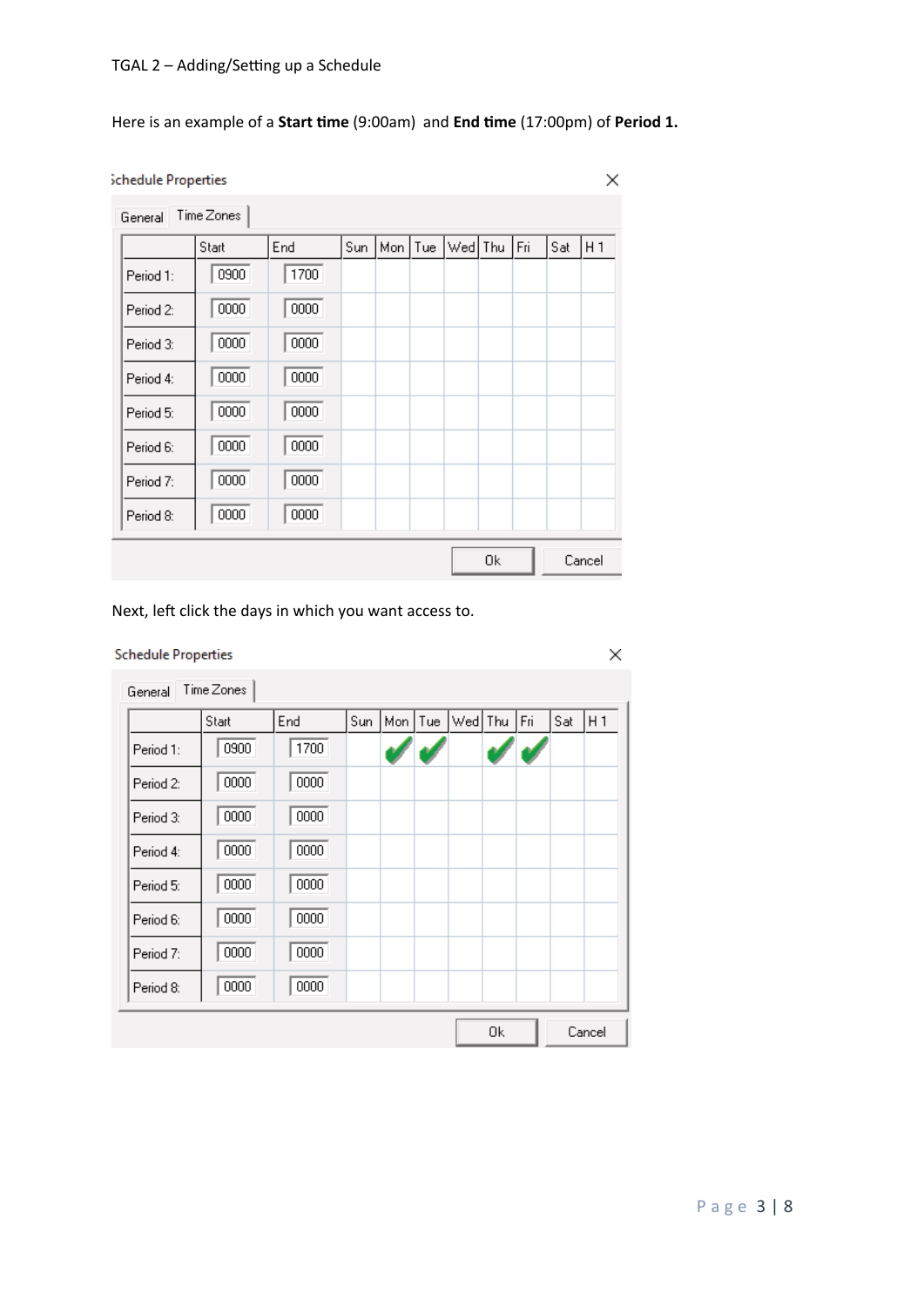When you have finished, select **Ok**. Please note, schedules that cross midnight require 2 periods. See period 2 and 3 as an example, one to go up to 24:00 on the first day and a second to start at 00:00 of the next day.

|           | Start | End  | Sun | Mon Tue | Wed Thu | Fri | Sat | H <sub>1</sub> |
|-----------|-------|------|-----|---------|---------|-----|-----|----------------|
| Period 1: | 0900  | 1700 |     |         |         |     |     |                |
| Period 2: | 0900  | 2400 |     |         |         |     |     |                |
| Period 3: | 0000  | 1300 |     |         |         |     |     |                |
| Period 4: | 0000  | 0000 |     |         |         |     |     |                |
| Period 5: | 0000  | 0000 |     |         |         |     |     |                |
| Period 6: | 0000  | 0000 |     |         |         |     |     |                |
| Period 7: | 0000  | 0000 |     |         |         |     |     |                |
| Period 8: | 0000  | 0000 |     |         |         |     |     |                |

Next, right click **Access Levels** in order to create a new access level.

| General                 | <b>Options</b>   |          | Database |                     | Tools       | Add-ins             | Rep      |
|-------------------------|------------------|----------|----------|---------------------|-------------|---------------------|----------|
|                         |                  |          |          |                     |             |                     |          |
| Setup                   | Cards:           | Visitors | CCTV     | <b>Global Links</b> |             |                     |          |
|                         |                  |          | ×        |                     | <b>Date</b> |                     | Log mes  |
| ⊶ا⊨ا                    | Integra32 System |          |          |                     |             | 01/10/2020 15:28:08 | Audit me |
| $^{+}$                  | <b>Operators</b> |          |          |                     |             | 01/10/2020 15:28:27 | System:  |
| Holidays<br>中           |                  |          |          |                     |             | 01/10/2020 15:28:32 | System:  |
| ⊟…                      | Schedules        |          |          |                     |             | 01/10/2020 15:28:32 | System:  |
|                         | Never            |          |          |                     |             | 01/10/2020 15:28:37 | System:  |
|                         | Always           |          |          |                     |             | 01/10/2020 15:28:41 | Audit me |
|                         | Schedule 2       |          |          |                     |             | 01/10/2020 15:48:20 | Audit me |
| Areas<br>$\overline{+}$ |                  |          |          | Event log           |             |                     |          |
|                         | Messages         |          |          |                     |             |                     |          |
| 曱                       | <b>Networks</b>  |          |          |                     |             |                     |          |
| F)                      | Access Levels    |          |          |                     |             |                     |          |
|                         | Master           |          |          |                     |             |                     |          |

### Integra32 - AxiomLite Security System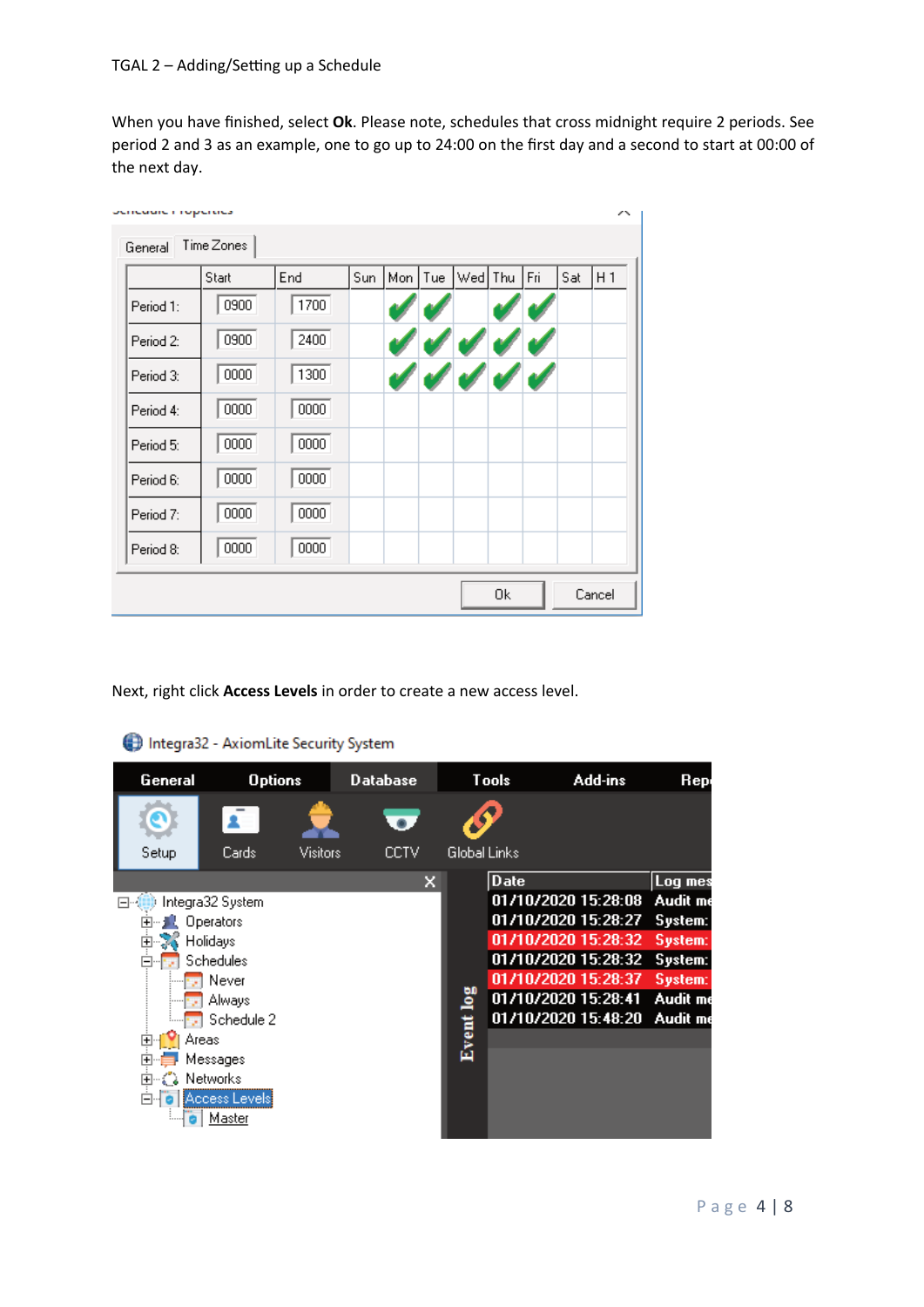Right click **Access levels**, then select **Add Access Level.**

| General                                                                                                          | <b>Options</b>                                                                                                               |                  | <b>Database</b> |      |                     | <b>Tools</b> | Add-ins                                                                                                                                                       | Reports                                                                                                                                             |
|------------------------------------------------------------------------------------------------------------------|------------------------------------------------------------------------------------------------------------------------------|------------------|-----------------|------|---------------------|--------------|---------------------------------------------------------------------------------------------------------------------------------------------------------------|-----------------------------------------------------------------------------------------------------------------------------------------------------|
|                                                                                                                  |                                                                                                                              |                  |                 |      |                     |              |                                                                                                                                                               |                                                                                                                                                     |
| Setup                                                                                                            | Cards                                                                                                                        | Visitors         |                 | CCTV | <b>Global Links</b> |              |                                                                                                                                                               |                                                                                                                                                     |
| ⊟~1<br>国…」 <mark>(</mark> (Operators)<br>由 26 Holidays<br>$\overline{+}$<br>$\overline{+}$<br>曱<br>6<br>l⊶io i M | Integra32 System<br>Schedules<br>Never<br>Always<br>Schedule 2<br>Areas<br>Messages<br><b>2</b> Networks<br>Accel<br>Refresh | Add Access Level |                 | x    | Event log           | <b>Date</b>  | 01/10/2020 15:28:08<br>01/10/2020 15:28:27<br>01/10/2020 15:28:32<br>01/10/2020 15:28:32<br>01/10/2020 15:28:37<br>01/10/2020 15:28:41<br>01/10/2020 15:48:20 | Log messag<br>Audit messa<br><b>System: Full</b><br><b>System: Full</b><br><b>System: Full</b><br><b>System: Full</b><br>Audit messa<br>Audit messa |

Integra32 - AxiomLite Security System

This has now created a new access level. Now, you can assign it to a schedule.

| General             | <b>Options</b>    |          | <b>Database</b> |              | <b>Tools</b> | Add-ins             | Re      |
|---------------------|-------------------|----------|-----------------|--------------|--------------|---------------------|---------|
|                     |                   |          |                 |              |              |                     |         |
| Setup               | Cards             | Visitors | CCTV            | Global Links |              |                     |         |
|                     |                   |          | x               |              | <b>Date</b>  |                     | Log me  |
|                     | Integra32 System  |          |                 |              |              | 01/10/2020 15:28:08 | Audit n |
| 田… 川                | Operators         |          |                 |              |              | 01/10/2020 15:28:27 | System  |
| ∾∑√े Holidays<br>Ė  |                   |          |                 |              |              | 01/10/2020 15:28:32 | System  |
|                     | Schedules         |          |                 |              |              | 01/10/2020 15:28:32 | System  |
|                     | Never             |          |                 |              |              | 01/10/2020 15:28:37 | System  |
|                     | Always            |          |                 | $\log$       |              | 01/10/2020 15:28:41 | Audit n |
|                     | Schedule 2        |          |                 |              |              | 01/10/2020 15:48:20 | Audit n |
| Areas<br>ஈ          |                   |          |                 | Event 1      |              | 01/10/2020 15:52:33 | Audit n |
|                     | Messages          |          |                 |              |              |                     |         |
| 由 <b>ご</b> Networks |                   |          |                 |              |              |                     |         |
|                     | ⊟ ∂ Access Levels |          |                 |              |              |                     |         |
|                     | Master            |          |                 |              |              |                     |         |
|                     | lew Access Leve   |          |                 |              |              |                     |         |

# Integra32 - AxiomLite Security System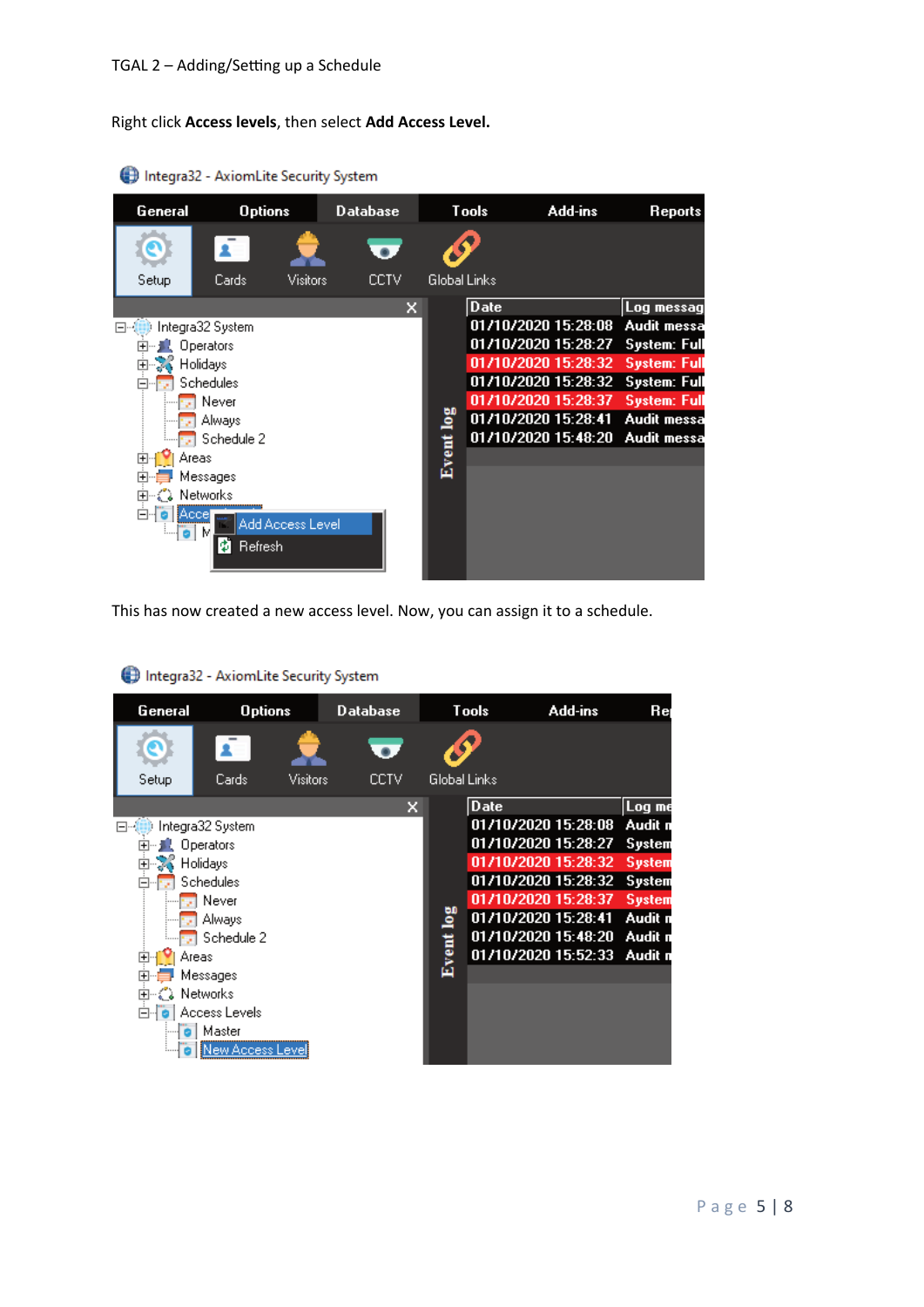Right click **Proper�es** in order to assign the schedule to an access level.

| General                                                                  | <b>Options</b>                                                                                                                                  |            | <b>Database</b> |              | Tools | Add-ins                                                                                                                                | <b>Reports</b>                                                                                                                                                                                                                     |
|--------------------------------------------------------------------------|-------------------------------------------------------------------------------------------------------------------------------------------------|------------|-----------------|--------------|-------|----------------------------------------------------------------------------------------------------------------------------------------|------------------------------------------------------------------------------------------------------------------------------------------------------------------------------------------------------------------------------------|
|                                                                          |                                                                                                                                                 |            |                 |              |       |                                                                                                                                        |                                                                                                                                                                                                                                    |
| Setup                                                                    | Cards                                                                                                                                           | Visitors   | <b>CCTV</b>     | Global Links |       |                                                                                                                                        |                                                                                                                                                                                                                                    |
| 日切<br>$\overline{\mathbf{H}}$<br>由 S Holidays<br>Areas<br>由 : 2 Networks | Integra32 System<br>Operators<br>Schedules<br>Never<br>Always<br>Schedule 2<br>Messages<br>白 <b>o</b> Access Levels<br>o   Master<br>New Access | Delete     | x               | Event log    | Date  | 01/10/2020 15:28:08<br>01/10/2020 15:28:27<br>01/10/2020 15:28:32<br>01/10/2020 15:28:37<br>01/10/2020 15:28:41<br>01/10/2020 15:48:20 | Log message<br>Audit message: 0<br>System: Full dow<br><b>System: Full down</b><br>01/10/2020 15:28:32 System: Full dow<br><b>System: Full dow</b><br>Audit message: R<br>Audit message: R<br>01/10/2020 15:52:33 Audit message: R |
|                                                                          |                                                                                                                                                 | Properties |                 |              |       |                                                                                                                                        |                                                                                                                                                                                                                                    |

Integra32 - AxiomLite Security System

### Scroll over to **Access Level**.

| <b>Access Level Properties</b>                |            | × |
|-----------------------------------------------|------------|---|
| General Access Level   Elevators Access Level |            |   |
| Reader                                        | Schedule   |   |
| Reader 1                                      | 00 - Never |   |
| Reader 2                                      | 00 - Never |   |
|                                               |            |   |
|                                               |            |   |
|                                               |            |   |
|                                               |            |   |
|                                               |            |   |
|                                               |            |   |
|                                               |            |   |
|                                               |            |   |
|                                               |            |   |
|                                               |            |   |
|                                               |            |   |
|                                               |            |   |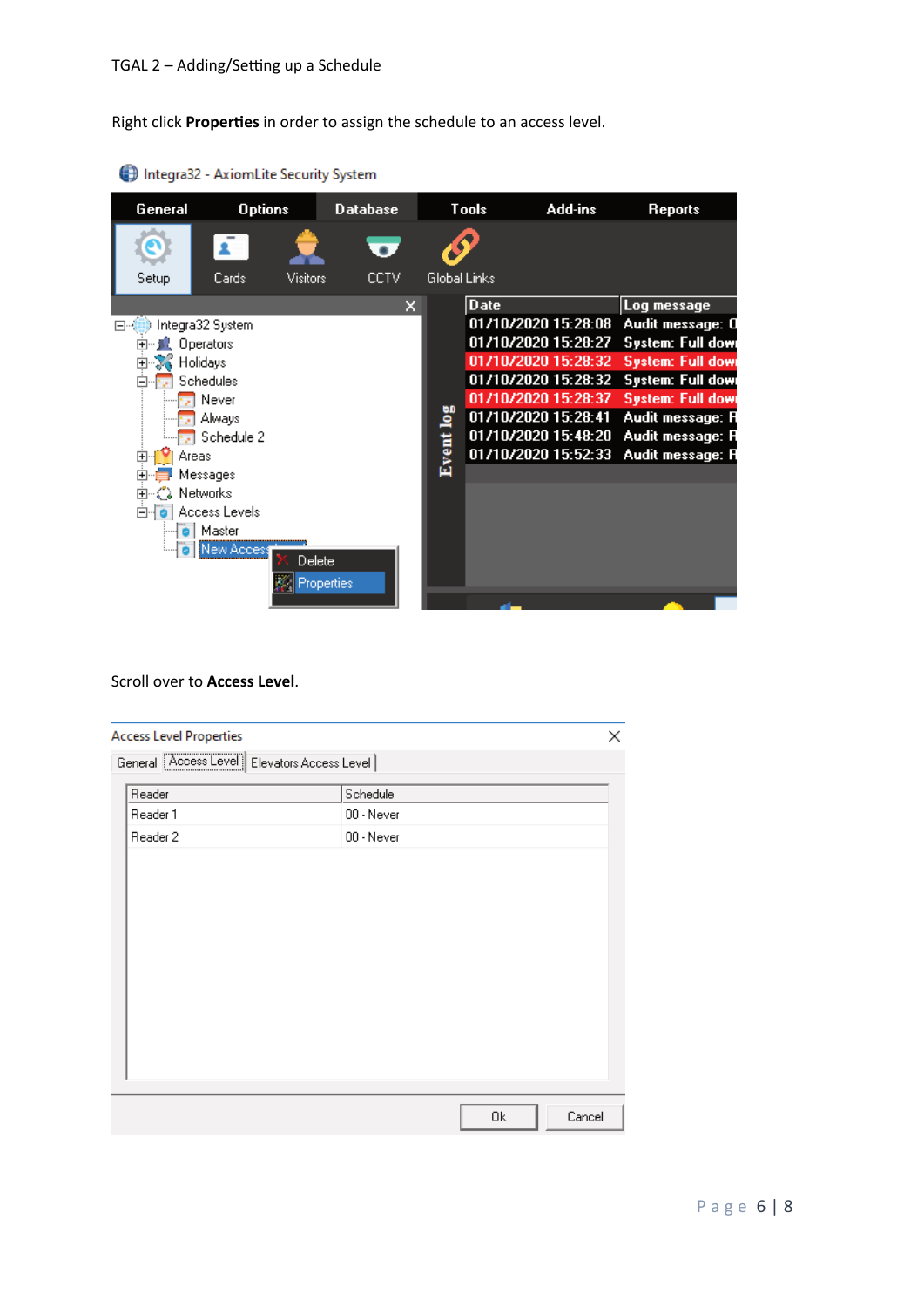# TGAL 2 - Adding/Setting up a Schedule

Under **Schedule**, you will see a dropdown box (downward arrow).

| Access Level Properties                       |                                              | Х      |
|-----------------------------------------------|----------------------------------------------|--------|
| General Access Level   Elevators Access Level |                                              |        |
| Reader                                        | Schedule                                     |        |
| Reader 1                                      | 00 - Never                                   |        |
| Reader 2                                      | 00 - Never<br>01 - Always<br>02 - Schedule 2 |        |
|                                               |                                              |        |
|                                               | 0k                                           | Cancel |

At the bottom, you will the Schedule that you created earlier on.

| <b>Access Level Properties</b>                |                                | ×      |
|-----------------------------------------------|--------------------------------|--------|
| General Access Level   Elevators Access Level |                                |        |
| Reader                                        | Schedule                       |        |
| Reader 1                                      | 00 - Never                     | ▼      |
| Reader 2                                      | $00 -$ Never                   |        |
|                                               | 01 - Always<br>02 - Schedule 2 |        |
|                                               |                                |        |
|                                               |                                |        |
|                                               |                                |        |
|                                               |                                |        |
|                                               |                                |        |
|                                               |                                |        |
|                                               |                                |        |
|                                               |                                |        |
|                                               |                                |        |
|                                               |                                |        |
|                                               |                                |        |
|                                               |                                |        |
|                                               | 0k                             | Cancel |
|                                               |                                |        |